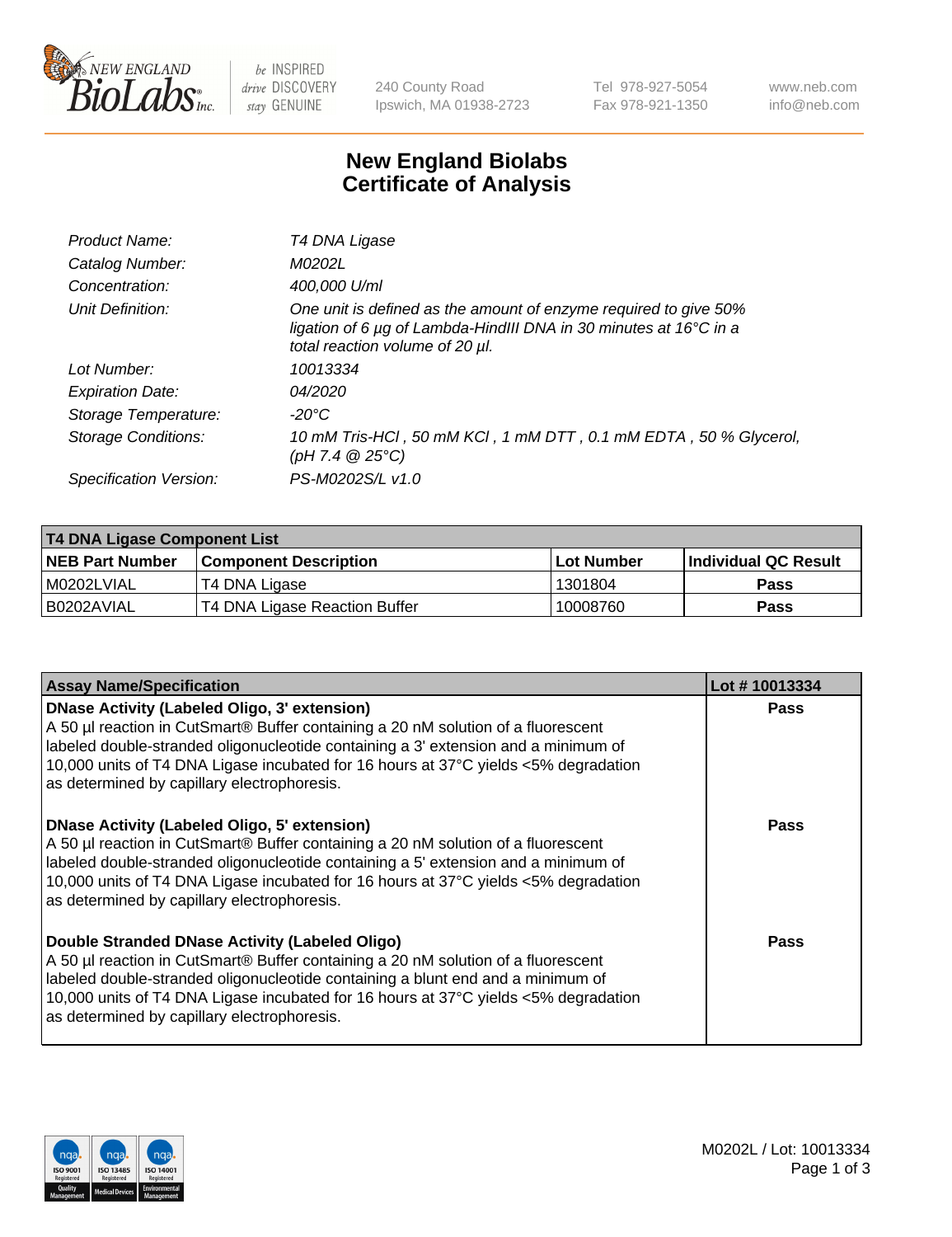

be INSPIRED drive DISCOVERY stay GENUINE

240 County Road Ipswich, MA 01938-2723 Tel 978-927-5054 Fax 978-921-1350

www.neb.com info@neb.com

| <b>Assay Name/Specification</b>                                                                                                                                                                                                                                                                                                                                                                                    | Lot #10013334 |
|--------------------------------------------------------------------------------------------------------------------------------------------------------------------------------------------------------------------------------------------------------------------------------------------------------------------------------------------------------------------------------------------------------------------|---------------|
| <b>Endonuclease Activity (Nicking)</b><br>A 50 µl reaction in NEBuffer 1 containing 1 µg of supercoiled PhiX174 DNA and a<br>minimum of 2000 units of T4 DNA Ligase incubated for 4 hours at 37°C results in <10%<br>conversion to the nicked form as determined by agarose gel electrophoresis.                                                                                                                   | <b>Pass</b>   |
| <b>Exonuclease Activity (Radioactivity Release)</b><br>A 50 µl reaction in NEBuffer 1 containing 1 µg of a mixture of single and<br>double-stranded [3H] E. coli DNA and a minimum of 2000 units of T4 DNA Ligase<br>incubated for 4 hours at 37°C releases <0.1% of the total radioactivity.                                                                                                                      | <b>Pass</b>   |
| <b>Ligation and Recutting (Terminal Integrity, Digested DNA)</b><br>A 20 µl reaction in 1X T4 DNA Ligase Reaction Buffer containing 2 µg of Lambda<br>DNA-HindIII Digest and a minimum of 4000 units of T4 DNA Ligase incubated for 16<br>hours at 37°C results in >95% ligation of the DNA fragments as determined by agarose<br>gel electrophoresis. Of these ligated fragments, >95% can be recut with HindIII. | <b>Pass</b>   |
| <b>Non-Specific DNase Activity (16 Hour)</b><br>A 50 µl reaction in NEBuffer 1 containing 1 µg of CIP-treated Lambda-HindIII DNA and<br>a minimum of 2000 units of T4 DNA Ligase incubated for 16 hours at 37°C results in a<br>DNA pattern free of detectable nuclease degradation as determined by agarose gel<br>electrophoresis.                                                                               | <b>Pass</b>   |
| <b>Protein Concentration (A280)</b><br>The concentration of T4 DNA Ligase is 0.4 mg/ml +/- 10% as determined by UV<br>absorption at 280 nm. Protein concentration is determined by the Pace method using<br>the extinction coefficient of 57,675 and molecular weight of 55,292 daltons for T4<br>DNA Ligase (Pace, C.N. et al. (1995) Protein Sci., 4, 2411-2423).                                                | <b>Pass</b>   |
| <b>Protein Purity Assay (SDS-PAGE)</b><br>T4 DNA Ligase is ≥ 95% pure as determined by SDS-PAGE analysis using Coomassie Blue<br>detection.                                                                                                                                                                                                                                                                        | <b>Pass</b>   |
| qPCR DNA Contamination (E. coli Genomic)<br>A minimum of 2000 units of T4 DNA Ligase is screened for the presence of E. coli<br>genomic DNA using SYBR® Green qPCR with primers specific for the E. coli 16S rRNA<br>locus. Results are quantified using a standard curve generated from purified E. coli<br>genomic DNA. The measured level of E. coli genomic DNA contamination is ≤ 1 E. coli<br>genome.        | Pass          |
| <b>RNase Activity (Extended Digestion)</b><br>A 10 µl reaction in NEBuffer 4 containing 40 ng of a 300 base single-stranded RNA<br>and a minimum of 1 µl of T4 DNA Ligase is incubated at 37°C. After incubation for 16<br>hours, >90% of the substrate RNA remains intact as determined by gel electrophoresis                                                                                                    | <b>Pass</b>   |